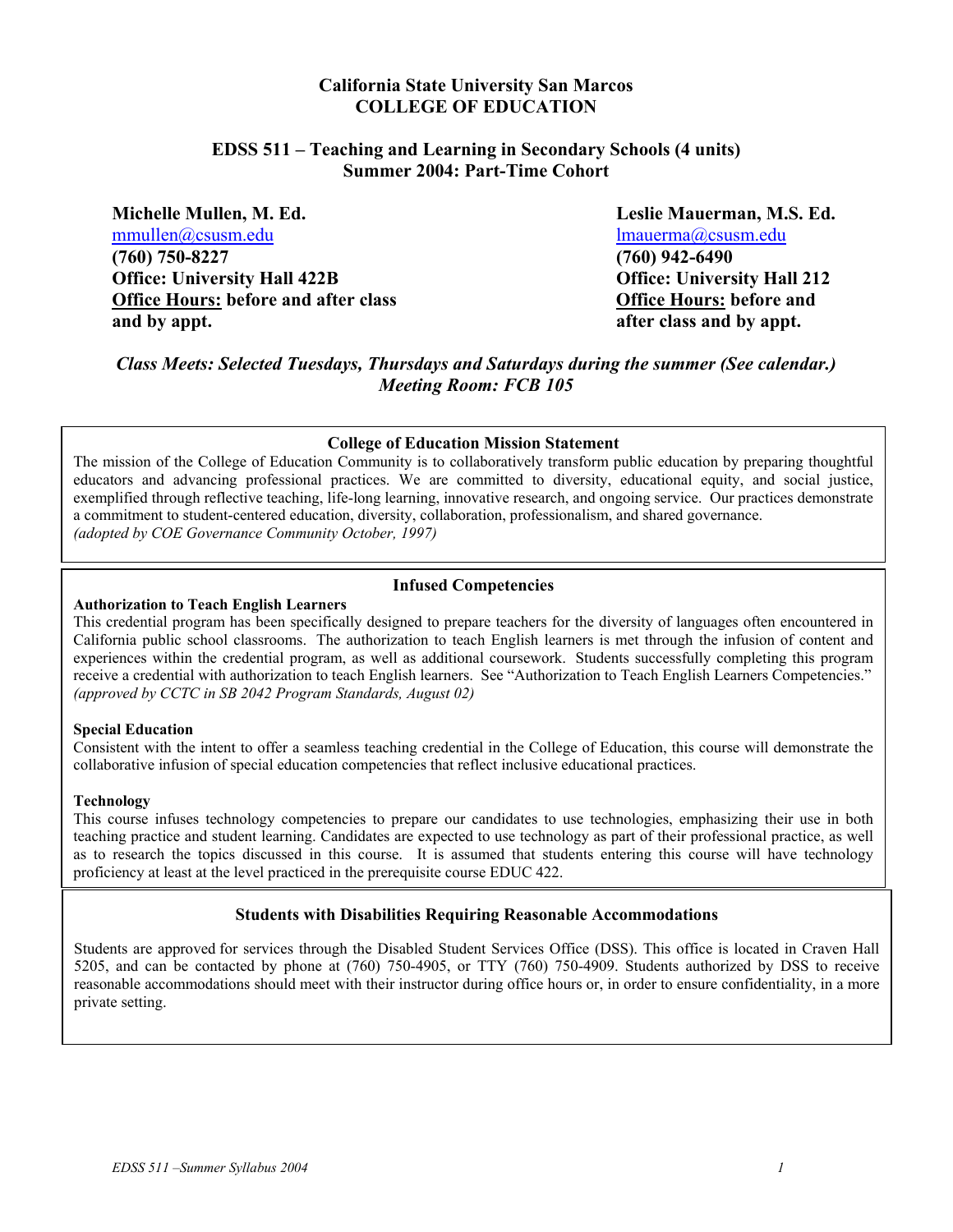# **Course Description and Goals**

This course is intended to begin the preparation of secondary teachers. Students will be exposed to and have experiences with the research, theory, and practice which form the foundation of the profession. The course will focus on facilitating students to improve knowledge and develop skills in six fundamental areas of the teaching profession. These are:

- **1. PURPOSE FOR TEACHING:** Student teachers will develop and refine their own philosophy of teaching grounded in theory, research, and practice.
- **2. REFLECTIVE PRACTITIONERS:** Student teachers will become active learners who continuously research, assess, apply and refine knowledge throughout their careers.
- **3. PROFESSIONAL KNOWLEDGE:** Student teachers will increase their understanding of the principles of learning, curriculum, instruction and assessment as well as demonstrate application of this knowledge in the effective development of learning opportunities for all students.
- **4. STUDENT FOCUS:** Student teachers will work equitably and effectively with all students by respecting the diversity of ethnicity, race, gender and distinctive characteristics of each individual and will know how to adapt instructional strategies accordingly.
- **5. TEACHING AS A PROFESSION:** Student teachers will exhibit appreciation and practice of the principles, ethics and responsibilities of the profession.
- **6. COLLABORATIVE RELATIONSHIPS:** Student teachers will collaborate and create partnerships with colleagues, students, parents, businesses and community agencies.

# **Teacher Performance Expectation (TPE) Competencies**

This course is designed to help teachers seeking the Single Subject Credential to develop the skills, knowledge, and attitudes necessary to assist schools and districts in implementing an effective program for all students. The successful candidate must be able to demonstrate their understanding and ability to apply each of the TPE's, that is, merge theory and practice in order to realize a comprehensive and extensive educational program for all students. Failure to meet a minimum competence in any of the TPE's by the completion of the program will prevent the acquisition of the Single Subject Credential (A full-text version of the TPE descriptions can be downloaded from the CoE webpage: www.csusm.edu/COE). The following TPE's are addressed in this course, and the ones with \*'s next to them will be evaluated via your TaskStream reflections (see assignment description):

Primary Emphasis

- TPE 3 Interpretation and Use of Assessments
- TPE 6c Developmentally Appropriate Practices in Grades 9 -12\*
- TPE 6d Developmentally Appropriate Practices for Special Education\*
- TPE 8 Learning about Students
- TPE 9 Instructional Planning\*
- TPE 11 Social Environment
- TPE 13 Professional Growth

## Secondary Emphasis:

- TPE 2 Monitoring Student Learning During Instruction
- TPE 4 Making Content Accessible
- TPE 7 Teaching English Language Learners
- TPE 10 Instructional Time
- TPE 12 Professional, Legal, and Ethical Obligation
- TPE 14 Educational Technology
- TPE 15 Social Justice and Equity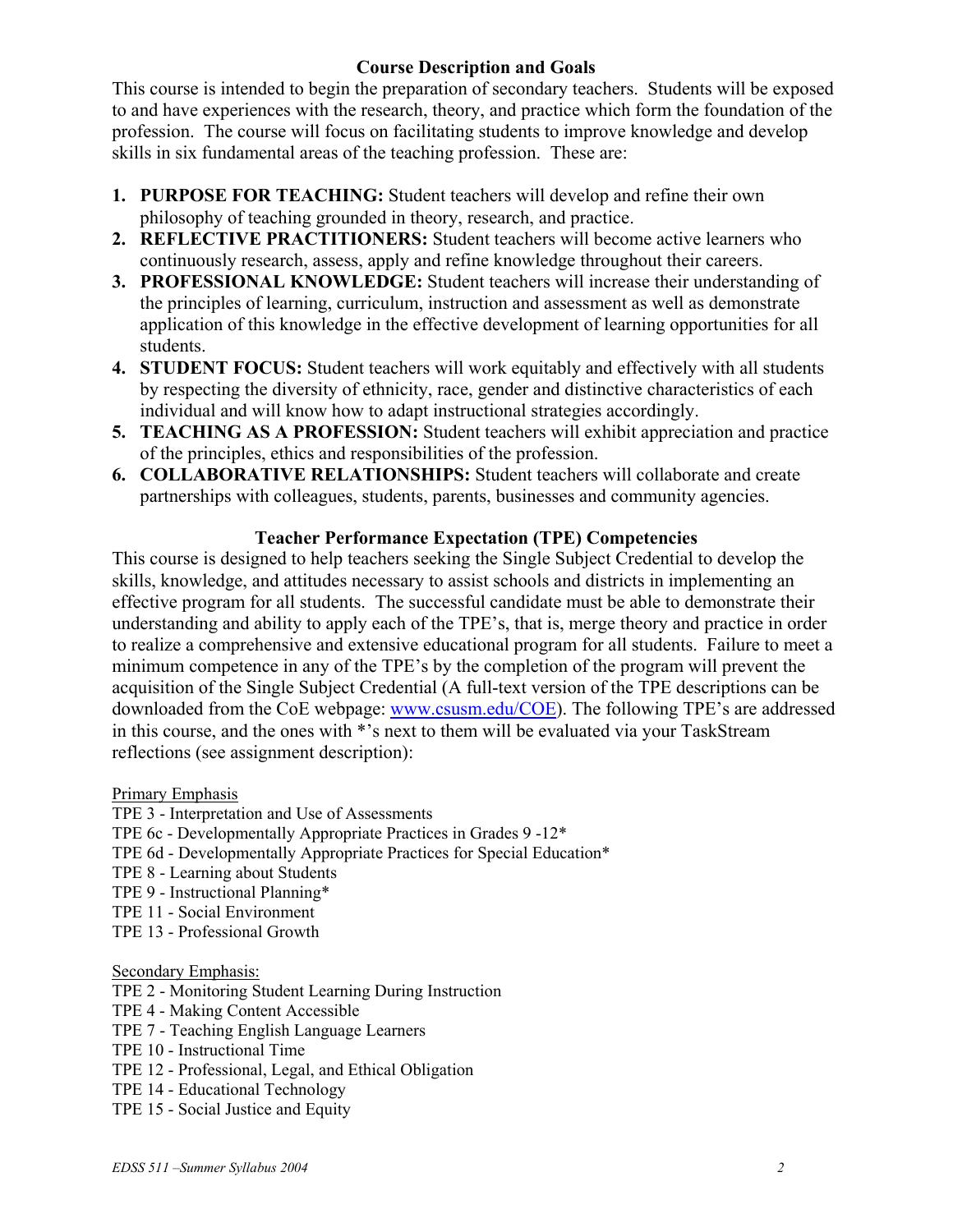# **AUTHORIZATION TO TEACH ENGLISH LEARNERS COMPETENCIES**

**Red print indicates the areas covered in this course.** 

| PART 1: LANGUAGE STRUCTURE                                                             | PART 2: METHODOLOGY OF                                   | PART 3: CULTURE AND                    |
|----------------------------------------------------------------------------------------|----------------------------------------------------------|----------------------------------------|
| AND FIRST- AND SECOND-LANGUAGE<br><b>DEVELOPMENT</b>                                   | BILINGUAL ENGLISH LANGUAGE<br>DEVELOPMENT, AND CONTENT   | <b>CULTURAL DIVERSITY</b>              |
|                                                                                        | <b>INSTRUCTION</b>                                       |                                        |
| I. Language Structure and Use: Universals                                              | I. Theories and Methods of Bilingual                     | I. The Nature of Culture               |
| and Differences (including the structure of                                            | <b>Education</b>                                         |                                        |
| English)                                                                               |                                                          |                                        |
| A. The sound systems of language (phonology)                                           | A. Foundations                                           | A. Definitions of culture              |
| <b>B.</b> Word formation (morphology)                                                  | <b>B.</b> Organizational models: What works<br>for whom? | <b>B.</b> Perceptions of culture       |
| C. Syntax                                                                              | C. Instructional strategies                              | C. Intragroup differences (e.g.,       |
|                                                                                        |                                                          | ethnicity, race, generations,          |
|                                                                                        |                                                          | and micro-cultures)                    |
| <b>D.</b> Word meaning (semantics)                                                     | <b>II. Theories and Methods for</b>                      | <b>D.</b> Physical geography and its   |
|                                                                                        | <b>Instruction In and Through English</b>                | effects on culture                     |
|                                                                                        | Teacher delivery for both English<br>А.                  |                                        |
| E. Language in context                                                                 | language development and content                         | E. Cultural congruence                 |
|                                                                                        | instruction                                              |                                        |
| F. Written discourse                                                                   | <b>B.</b> Approaches with a focus on English             | <b>II. Manifestations of Culture:</b>  |
|                                                                                        | language development                                     | <b>Learning About Students</b>         |
| G. Oral discourse                                                                      | C. Approaches with a focus on content                    | A. What teachers should learn          |
|                                                                                        | area instruction (specially designed                     | about their students                   |
|                                                                                        | academic instruction delivered in                        |                                        |
| H. Nonverbal communication                                                             | English--SDAIE)<br>D. Working with paraprofessionals     | <b>B.</b> How teachers can learn about |
|                                                                                        |                                                          | their students                         |
| II. Theories and Factors in First- and                                                 | <b>III.</b> Language and Content Area                    | C. How teachers can use what           |
| <b>Second-Language Development</b>                                                     | <b>Assessment</b>                                        | they learn about their students        |
|                                                                                        |                                                          | (culturally-responsive                 |
|                                                                                        |                                                          | pedagogy)                              |
| A. Historical and current theories and models                                          |                                                          | <b>III. Cultural Contact</b>           |
| of language analysis that have implications for                                        | A. Purpose                                               |                                        |
| second-language development and pedagogy<br>Psychological factors affecting first- and | <b>B.</b> Methods                                        |                                        |
| В.                                                                                     |                                                          | A. Concepts of cultural contact        |
| second-language development<br>C. Socio-cultural factors affecting first- and          | C. State mandates                                        | B. Stages of individual cultural       |
| second-language development                                                            |                                                          | contact                                |
| Pedagogical factors affecting first- and <b>D</b> . Limitations of assessment<br>D.    |                                                          | C. The dynamics of prejudice           |
| second-language development                                                            |                                                          |                                        |
| E. Political factors affecting first- and second-                                      | E. Technical concepts                                    | D. Strategies for conflict             |
| language development                                                                   |                                                          | resolution                             |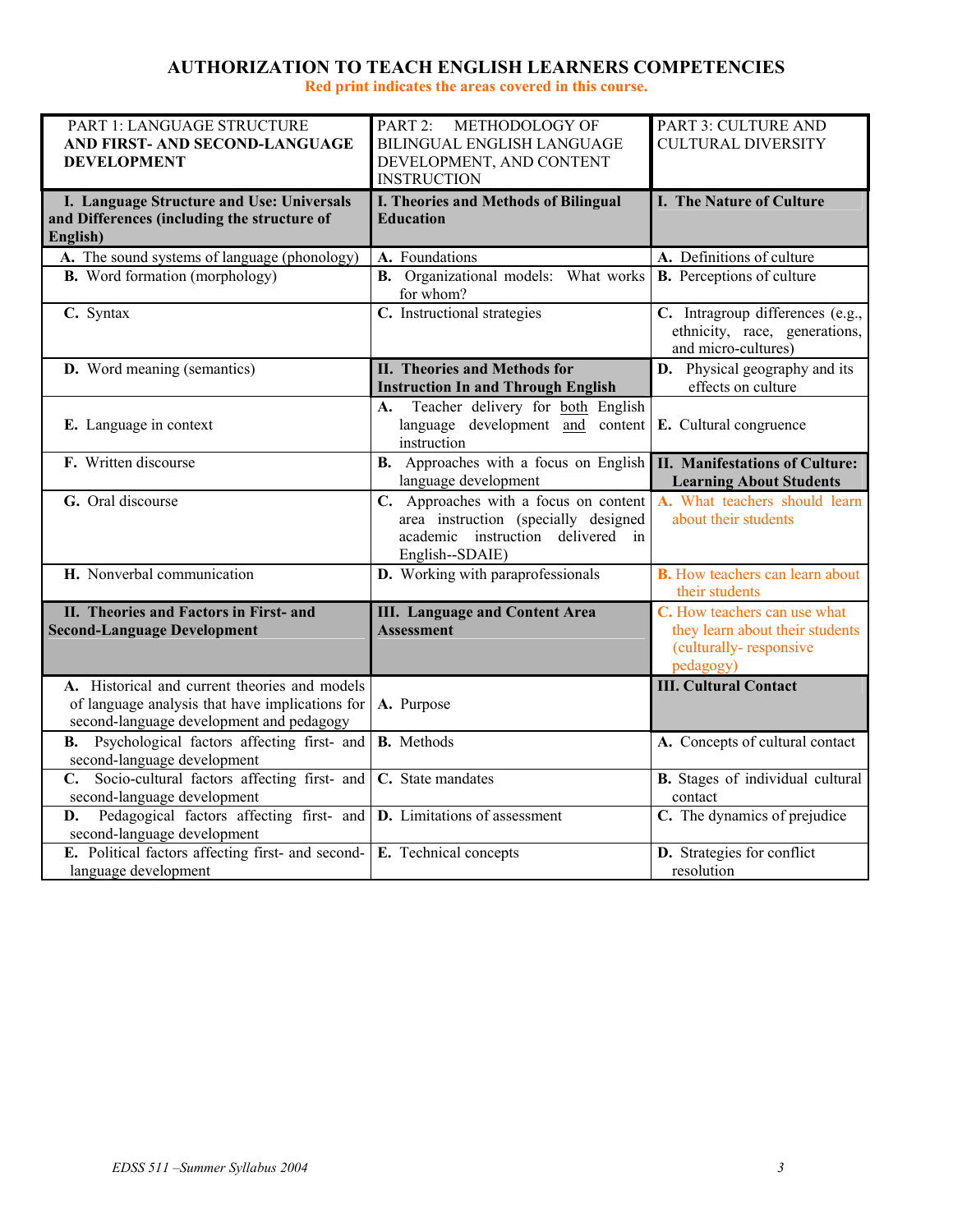## **Required Texts and Resources**

- Bigelow, Bill, et. al., Eds. (1994). *Rethinking Our Classrooms,* Volume 1. WI.: Rethinking Schools.
- Borich, Gary D. (2003). *Observation Skills for Effective Teaching.* (4<sup>th</sup> ed.). Upper Saddle River, NJ: Prentice-Hall. [shared with EDSS 530, Professor Keating]
- Callahan, Joseph F., Leonard H. Clark, and Richard D. Kellough. (1998). *Teaching in the Middle and Secondary Schools.* (7<sup>th</sup> ed.). Upper Saddle River, NJ: Merrill.
- Choate, J.S. (2004). *Successful Inclusive Teaching*. (4<sup>th</sup> ed.). Needham Heights, MA: Allyn and Bacon. [shared with all courses in the program]
- Course Website: http://courses.csusm.edu (WebCT used for online coursework and communications in EDSS 511.)
- *www.taskstream.com* (2004) Web page access for assessment/reflection of TPE's and for unit and lesson planning. Subscription required each semester. Will be used by most courses in the program.
- Villa, R., and Thousand, J. (1995). *Creating an Inclusive School.* Alexandria, VA: Association for Supervision and Curriculum Development. [This text is required reading for EDUC 350. If you didn't take this prerequisite class at CSUSM, you'll need to buy and read the book on your own. Reference will be made to it in several courses throughout the year.]

# **Optional Book**

# **(We'll be making direct reference to it—owning it is recommended.)**

Tomlinson, Carol Ann and Caroline Cunningham Eidson. (2003). *Differentiation in Practice: A Resource Guide for Differentiating Curriculum.* Alexandria, VA.: Association for Supervision & Curriculum Development.

# **Choice Books (choose ONE to read after attending first class)**

- 1. Gardner, Howard. (2000). *Intelligence Reframed: Multiple Intelligences for the 21st Century.* Basic Books.
- 2. Gruwell, Erin. (1999). *The Freedom Writers Diary*. Doubleday.
- 3. Kohn, Alfie. (1996). *Beyond Discipline: From Compliance to Community*. Association for Supervision and Curriculum.
- 4. Pipher, Mary. (1995). *Reviving Ophelia: Saving the Selves of Adolescent Girls.* Ballantine Books.
- *5.* Pollack, William S. and Mary Pipher. (1999) *Real Boys: Rescuing Our Sons from the Myths of Boyhood*. Owl Books.
- 6. Rose, Mike*.* (1996). *Possible Lives.* Penguin.

# **Other Texts Worth Reading Early in Your Career**

Fried, Robert L. (1995). *The Passionate Teacher*. Boston, MA: Beacon Press. Nelson, J., Lott, L., & Glenn, H.S. (1997). *Positive Discipline in the Classroom.*  $(2<sup>nd</sup> ed.)$ . Rocklin, CA: Prima Publishing.

Palmer, Parker. *The Courage to Teach*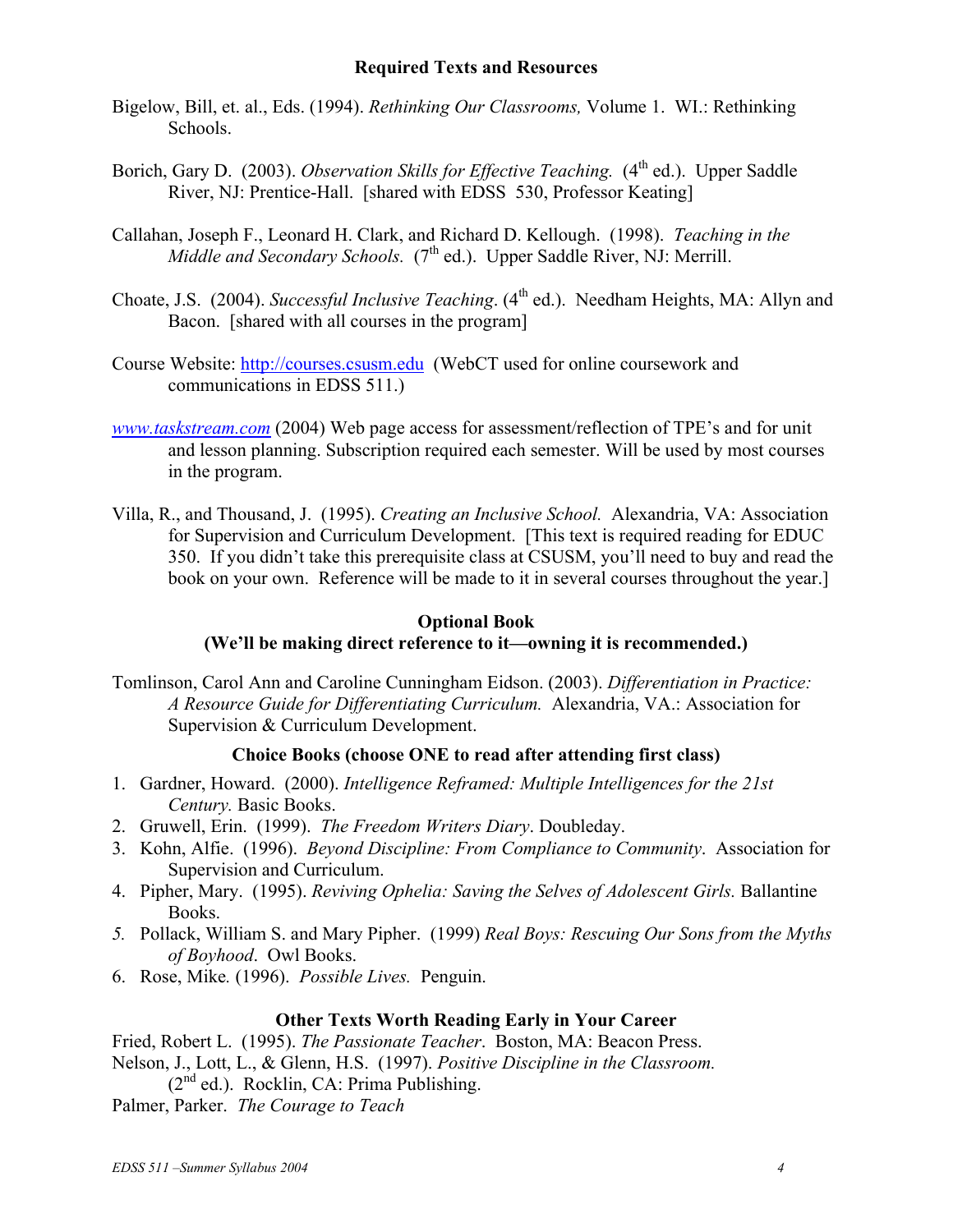## **Assignments**

- **Highly Effective Teacher Attributes:** See page 10-11 for a full description. Generally, these attributes have to do with professional and responsible behavior and work habits. (Scored on a 4-point rubric based on progress toward meeting the attributes AND your ability to offer specific evidence in support of your assessments.)
- **Reading Responses/participation**: Critical, engaged discussion will make this a richer class for all of us. In preparation for this kind of thoughtful discourse, you will be responsible for reading and responding to a variety of texts in a variety of ways. Response methods will be introduced and explained in class. The goal of all reading responses is to help you better contemplate, organize, and understand your reading and to be better prepared for thoughtful discussion. If your responses cease to function in these ways and seem to be "busy work" then you need to adjust what you're doing. Seek alternative ways of responding in order to meet the goal—it is your responsibility to make the work worthwhile. Ask for help if you need it. Come to class prepared to participate fully, using your reading responses as a "jumping off" point. Because you will be reading your "Choice book" over the course of the summer, your reading responses will be on-going. For this book, you should keep a series of notes (margin notes/annotations, post-it notes in the book, separate paper notes, etc.) that you can use for later discussion with your colleagues who have read the same book, and you will also complete one specified "role" for each assigned section of reading (ex: summarizer, connector, etc.). This major assignment includes: assigned reader responses (see calendar), literature circle participation and whole class sharing, learning theories poster session and synthesis quickwrite, in-class discussions, and other in-class role plays, reviews, etc. (Scored on a 4-point rubric based on quantity and quality of responses and participation.)
- **Observation Reports:** Two observation reports will be generated which focus on two specific elements of classroom life and student behavior. The focus of each observation is described in the Borich text: higher level thinking and instructional variety. A format for the reports and past student samples can be found on WebCT and will be discussed in class. This assignment requires observation time in a classroom. This can include a regular secondary school classroom, summer school, or adult night school.(Scored on a 4-point rubric)
- **Unit and Lesson Plans:** Students will develop a unit plan and two lesson plans relevant to their content area. The unit plan will include student/class background, objectives and standards, essential questions, instructional and assessment strategies, evidence of differentiation, timeline, and reflection. More details of this assignment and student samples can be found on WebCT and will be discussed in class. Templates for planning will be available via TaskStream. This assignment requires consultation with a practicing teacher in your content area—preferably one who views planning as a serious part of their professional responsibilities. (Scored on a 4-point rubric)
- **Student Study Team (SST):** Students will participate in a group presentation modeling the SST process. Preparation for this assignment will take place in and outside of class as you coordinate roles with group members. (Scored on a 4-point rubric)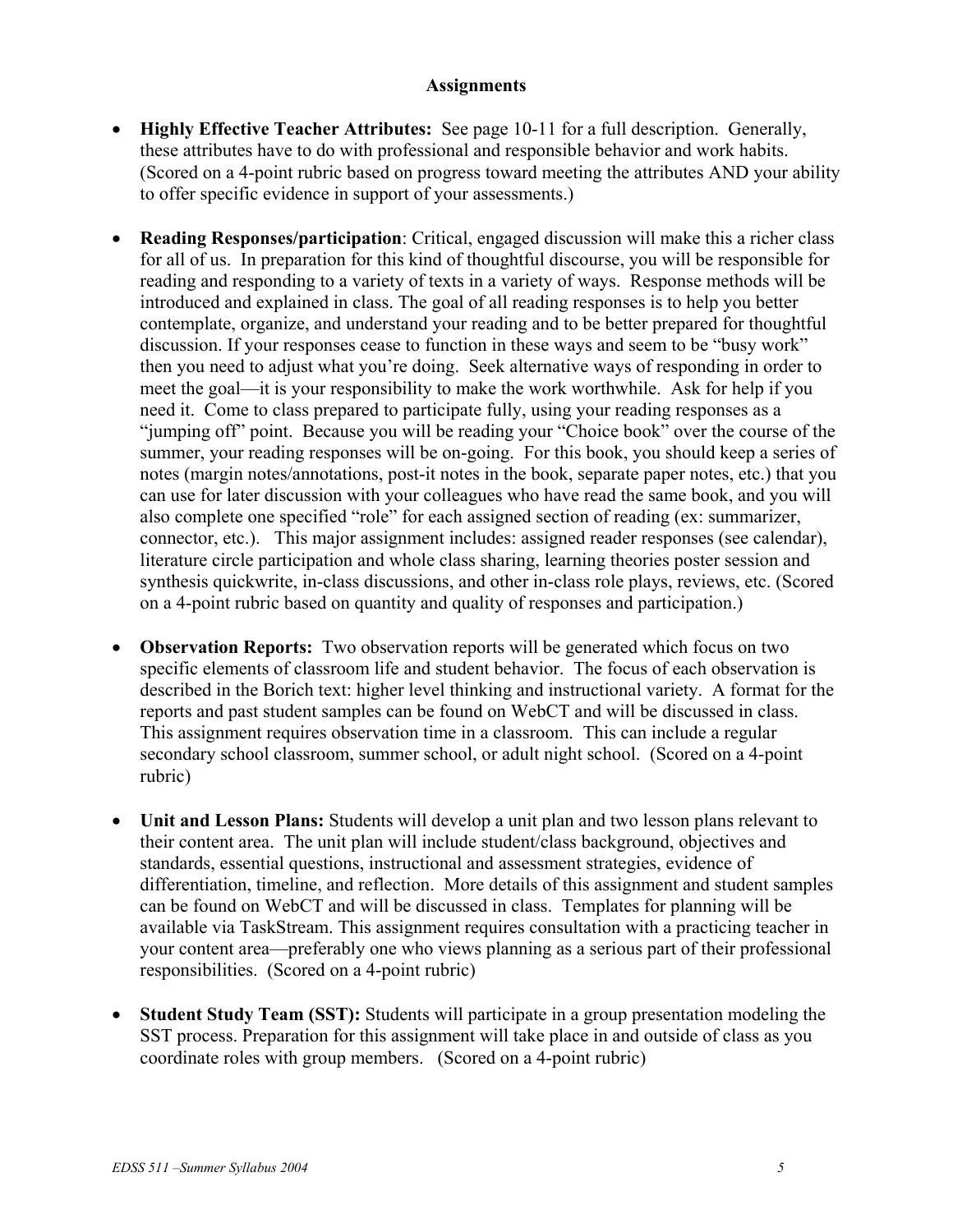- **Special Education Matrix: The Thirteen Handicapping Conditions:** Students will work in small groups to create a master chart that includes information about environmental, curricular, instructional, and assessment adaptations and accommodations for students who qualify for special education according to the state and federal criteria under any of the 13 handicapping conditions. Further instructions will be provided in class and through WebCT. (Scored on a 4-point rubric)
- **Reflections on TPE's 6c, 6d, and 9:** It is important to recognize that the TPEs are threaded throughout the credential program, as a whole, and are addressed multiple times in each course, as indicated in the TPE matrix for this course. Even though we are referencing and seeking to understand several TPEs in this course, you are specifically responsible for writing a reflective statement for TPE 6c, 6d, and 9 in the Task Stream Electronic Portfolio. Each assigned reflection will follow a pertinent assignment, discussion, and/or reading, which provides a deeper understanding of the specified TPE. The reflection should be 150-200 words and focus on a description, analysis, reflection sequence. You must attach one or more artifacts to support your ideas in the reflection. One artifact will be the pertinent assignment accompanying the specific TPE. You may attach other artifacts, such as assignments from other classes, which also support your ideas. The same artifact may appear in multiple TPE reflections. When you submit each TPE reflection, you will receive feedback from me. When the reflection is finalized, it will become a permanent record in your Task Stream Portfolio. You may return to the TPE at another point in your program and make modifications as your understanding deepens. (Scored on a 4-point rubric)

# *All the major assignments are graded on a 4-point rubric and weighted (see below for weights). The major assignments are averaged at the end of the course. You should keep track of your grades (and on-going average) on your own grade record sheet. This will help you make a self-assessment at the end of the course.*

# *As per the Summative Assessment Criteria (page 8), to be eligible for a B or an A all major assignments must have been attempted.*

| <b>Major Assignment</b>                             | Weight       | Due                       |
|-----------------------------------------------------|--------------|---------------------------|
| <b>Highly Effective Teacher Attributes</b>          | $4 \times 1$ | Ongoing to end of course  |
| <b>Reading Responses/Participation—including:</b>   | $4 \times 2$ | See calendar (throughout) |
| <b>Special Education Matrix</b>                     | $4 \times 3$ | 7/24                      |
| <b>SST (Student Study Team)</b>                     | $4 \times 2$ | 7/27                      |
| <b>Reflection on TPE 6d</b>                         | $4 \times 1$ | 7/31                      |
| <b>Observation Report #1: Instructional Variety</b> | $4 \times 2$ | 8/5                       |
| <b>Observation Report #2: Higher Thought</b>        |              |                           |
| <b>Processes</b>                                    | $4 \times 2$ | 8/12                      |
| <b>Unit and Lesson Plans</b>                        | $4 \times 3$ | 8/14                      |
| <b>Reflection on TPE 6c</b>                         | $4 \times 1$ | 8/16                      |
| <b>Reflection on TPE 9</b>                          | 4 x 1        | 8/16                      |

# **Recap of Assignment Weights and Due Dates**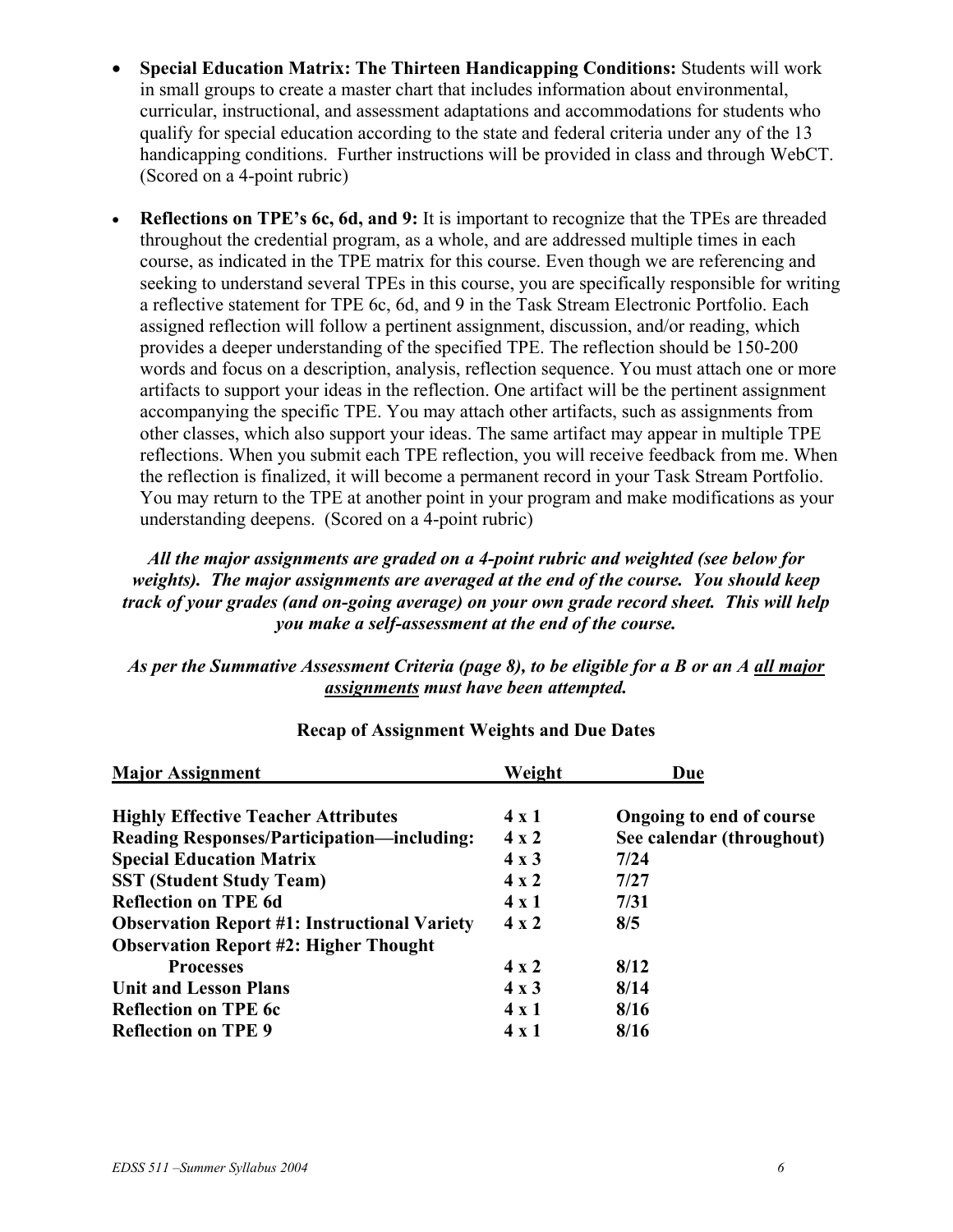# **Summative Assessment Criteria for EDSS 511**

## **"A" students:**

- 1. demonstrate serious commitment to their learning, making full use of the learning opportunities available to them and searching out the implications of their learning for future use.
- 2. complete ALL major assignments thoroughly, thoughtfully, and professionally, receiving  $3+/3.5-4$ average on all assignments.
- 3. make insightful connections between all assignments and their developing overall understanding of teaching and learning; they continually question and examine assumptions in a genuine spirit of inquiry.
- 4. show high level achievement of or progress toward course goals (see syllabus).
- 5. always collaborate with their colleagues in professional and productive ways, working with integrity to enhance each participant's learning .
- 6. consistently complete all class preparation work and are ready to engage in thoughtful and informed discourse.
- 7. demonstrate responsibility to meeting attendance requirements (see syllabus).

# **"B" students:**

- 1. comply with the course requirements and expectations.
- 2. complete ALL major assignments, usually thoroughly, thoughtfully, and professionally, receiving 2.5  $-3+/3.5$  on assignments.
- 3. usually connect assignments to their developing overall understanding of teaching and learning; may be satisfied with "accepting" their learning as it's "received" without examining, very deeply, their and others' assumptions or seeking a deeper understanding of the implications.
- 4. show reasonable achievement of or progress toward course goals (see syllabus).
- 5. generally collaborate with their colleagues in professional and productive ways, enhancing each participant's learning.
- 6. complete most class preparation work and are usually ready to engage in thoughtful and informed discourse
- 7. demonstrate responsibility to meeting the attendance requirements (see syllabus).

## **"C" students:**

- 1. demonstrate an inconsistent level of compliance to course requirements and expectations.
- 2. attempt all assignments but with limited thoroughness, thoughtfulness, and/or professionalism, receiving 1.5 – 2.5 average on all assignments, OR fail to complete one major assignment.
- 3. make limited connections between assignments and their developing overall understanding of teaching and learning; may not be open to examining assumptions or implications.
- 4. attempt but show limited progress in achieving course goals (see syllabus).
- 5. collaborate with their colleagues in ways that are not always professional or productive; participant's may be distracted from learning.
- 6. complete some class preparation work and are generally under-prepared to engage in thoughtful or informed discourse.
- 7. meet the minimum attendance requirements (see syllabus).

**"D" or "F" students** fail to meet the minimum requirements of a "C." The specific grade will be determined based on rate of assignment completion, attendance, etc.

# **GRADING NOTES**

 $\triangleright$  Students must meet the attendance and average assignment score requirements to be eligible for the grade described. They are "prerequisites" for being eligible for a particular grade.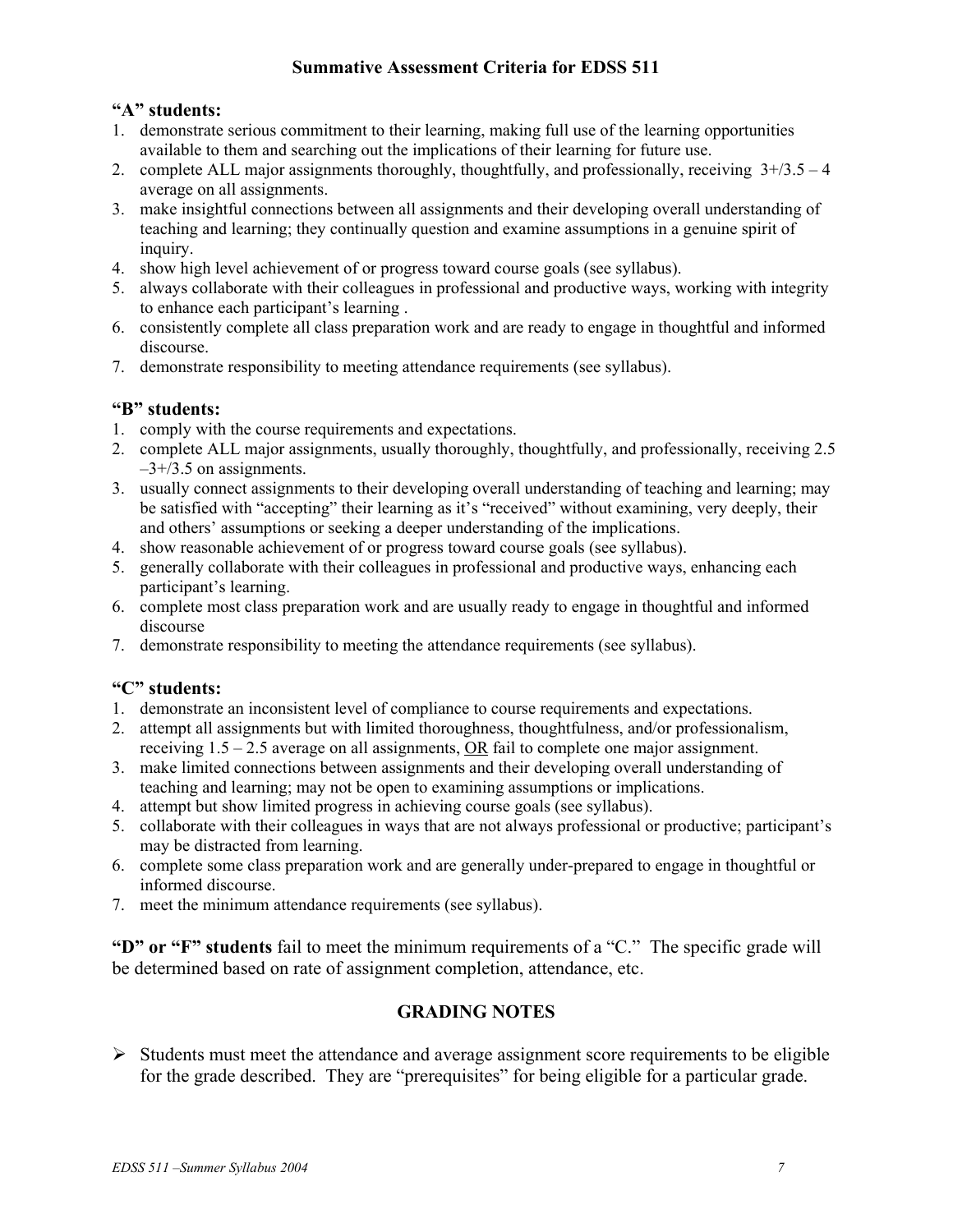- $\triangleright$  Students falling in between grade levels will earn a + or at the instructor's discretion, depending on where they meet the criteria most fully.
- $\triangleright$  In order to receive a California State Teaching Credential, you must maintain a B average in your College of Education classes and receive no lower than a C+ in any one course. A grade lower than a C+ indicates serious concern about a student's readiness for a teaching credential—significant concerns exist about his/her quality of learning, quality of work, etc. If you are concerned about meeting this requirement at any time, you should talk with your instructor immediately.

**Note:** Teacher education is a professional preparation program. Students will be expected to adhere to standards of dependability, academic honesty and integrity, confidentiality, and writing achievement. Because it is important for teachers to be able to effectively communicate their ideas to students, colleagues, parents, and administrators, writing that is original, clear and error-free is a priority in the College of Education.

All ideas/material that are borrowed from other sources must have appropriate references to the original sources. Any quoted material should give credit to the source and be punctuated with quotation marks.

## **Attendance**

**CoE Policy:** Due to the dynamic and interactive nature of courses in the CoE, all students are expected to attend all classes and participate actively. At a minimum, students must attend more than 80% of class time, or s/he may not receive a passing grade for the course at the discretion of the instructor.

**Instructor Application of the Policy:** If two class sessions are missed, or if the student is late (or leaves early) more than three sessions, s/he cannot receive a grade of "A". If three class sessions are missed, the highest possible grade that can be earned is a "C+". **NOTE: Saturday classes are equivalent to two class sessions.** If extenuating circumstances occur, the student should contact the instructor as soon as possible to make appropriate arrangements.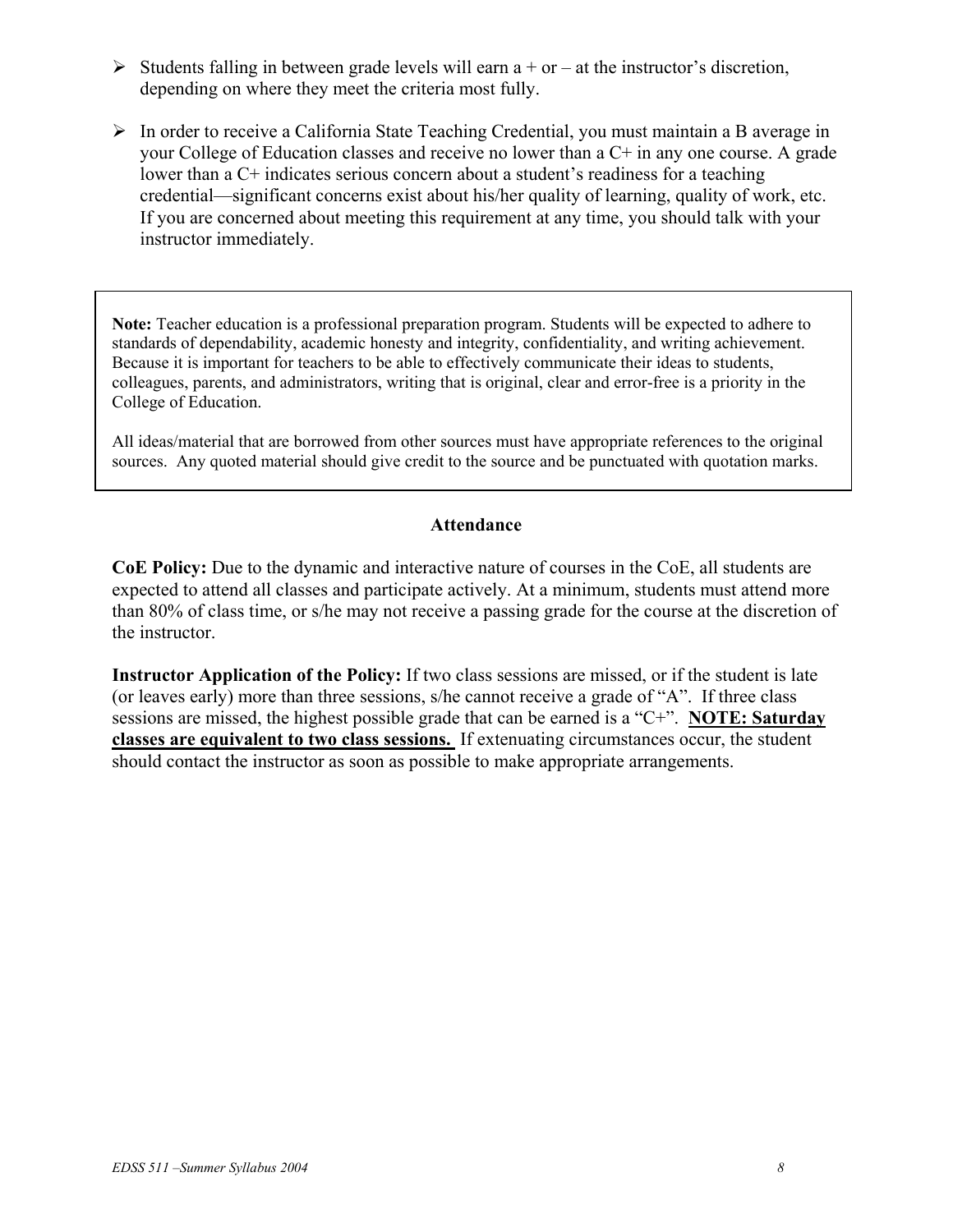# *The Maintenance and Development of Positive Teacher Behaviors in the College of Education Courses*

(These are the AFFECTIVE objectives for our single subject courses.)

#### **Purpose/Rationale**

A variety of practitioner and university research suggests the importance of linking affective objectives (feelings, attitudes, values, and social behaviors) to all cognitive objectives (mental operations, content knowledge) in all subject areas (Roberts and Kellough, 2000). Krathwohl, Bloom and Masia (1964) developed a useful taxonomy for teachers to use in defining and implementing affective objectives. These student behaviors are hierarchical from least internalized to most internalized: 1) receiving; 2) responding; 3) valuing; 4) organizing; 5) internalizing and acting. There is a correlation between students' academic success and the degree to which teachers incorporate these affective objectives (Roberts and Kellough, 2000; Baldwin, Keating and Bachman, 2003).

In order for teachers to facilitate and integrate these affective expectations into their own teaching, it is essential that they demonstrate corresponding personal attributes (characteristics, qualities) in their own learning. In light of this, it is critical for pre-service teachers to be given an overall dispositional model (a range of these personal attributes) that can be used by them, as future teachers, and that illustrates the importance of and encourages the practice of these attributes. This dispositional model generally reflects the high expectations of quality teaching such as enthusiasm, positive attitudes, positive interactions and supportive interpersonal relationships within the teaching environment. In summary, there is a general consensus within the educational community that these attributes are considered highly desirable professional qualities in teachers (with an obvious range of individual manifestations) that will assist in promoting successful teaching and learning outcomes (Stone, 2002; McEwan, 2002; Dewey, 1910).

#### **Scoring Criteria**

Each of these seven attributes will be scored on a 4-point rubric in terms of level of accomplishment. Reflective and "supported" assessment is the goal; you will be asked for evidence in support of your scores. "Perfection" (all 4's) is NOT the goal. While these attributes define professional and collegial behavior to which we expect all students to aspire, it is recognized that individuals will have areas in need of improvement (we are, after all, human!). Earning full credit for this "assignment" is predicated on your ability to provide evidence of your assessments and your ability to work conscientiously toward increased accomplishment. Peer input, self-evaluation, and intermediate conferences during both summer courses will assist in formative assessments.

- 4 = **Exceeds expectations:** Student has demonstrated an especially high level of functioning with respect to this attribute (no sub par examples).
- 3 = **Meets expectations:** Student has demonstrated an acceptable level of functioning with respect to this attribute (some qualities may be high while others are more limited; while there is room for continued growth, this student is generally solid; no concerns exist).
- 2 = **Below expectations**: Student has demonstrated inconsistent levels of functioning with respect to this attribute; the student is on his/her way to meeting expectations, but needs time or a conscientious focus on this attribute in order to do so (numerous limitations or examples noted).
- 1 = **Well below expectations**: Student has demonstrated a low level of functioning with respect to this attribute (serious overall limitations noted in this area).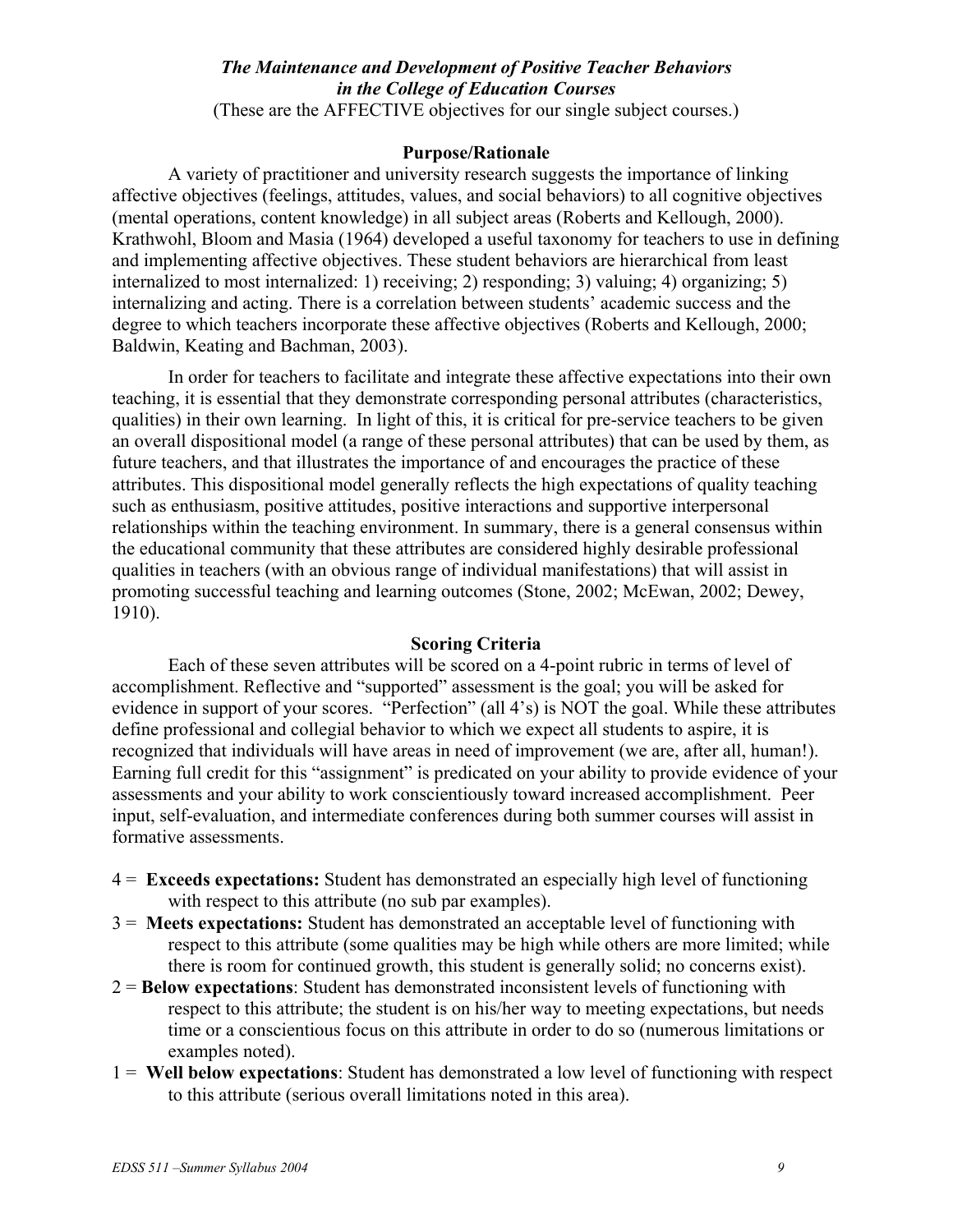# **Generally Accepted Attributes of Highly Effective Teachers (as seen in pre-service programs)**

(Roberts and Kellough, 2000; Stone, 2002; McEwan, 2002; Baldwin, Keating and Bachman, 2003; Johnson and Johnson, 1994; COE Mission Statement, 1997)

The following will be used as a guideline to assess the level of attainment (and progress) in demonstrating these attributes.

- 1) **General classroom attendance, promptness, and participation:** is on time, respects time boundaries (breaks, etc.), regularly attends class, and actively participates.
- 2) **Attention to classroom discussion protocols** (per Epstein's Five Stage Rocket)**:** respects time limitations, recognizes and respects the perspectives of fellow classmates, gives wait time, listens actively, uses non-interruptive skills, mediates disagreements by working to understand others' perspectives and finding common ground, genuinely encourages all to participate.
- 3) **Social and cooperative skills (as illustrated in cooperative projects)**: assumes responsibility of one's roles, is open to consensus and mediation, effectively communicates ideas, attends group meetings, is dependable, respects others' ideas, expects quality work from self and colleagues, manages time effectively, uses organizational skills and leadership skills, is assertive but not aggressive, uses reflection as a means of evaluation, motivates and offers positive reinforcement to others.
- 4) **Attention to assignments:** meets time deadlines, produces quality products, responds cooperatively to constructive criticism, uses rubrics or other stipulated criteria to shape an assignment, prioritizes tasks and performs/supervises several tasks at once.
- 5) **General classroom demeanor:** is professional, creative, kind, sensitive, respectful, has a sense of humor, is supportive of fellow classmates and instructors; recognizes others' perspectives as valid and works to include all "voices" in the classroom; is aware of and responsive to issues and behaviors that might marginalize colleagues in the classroom.
- 6) **Flexibility:** is responsive when reasonable adjustments to the syllabus, curriculum, schedule, and school site assignments become necessary (common to the educational arena); can work through frustrations by problem-solving with others and not letting emotional responses dominate or impair thinking; "bounces" back easily; can work calmly under stress.
- 7) **Openness to and enthusiasm for learning:** can engage with a variety of educational ideas with an open mind and a sense of exploration; demonstrates passion for and metacognition of learning across the curriculum and within discipline areas; takes advantage of learning opportunities and seeks out additional opportunities for learning.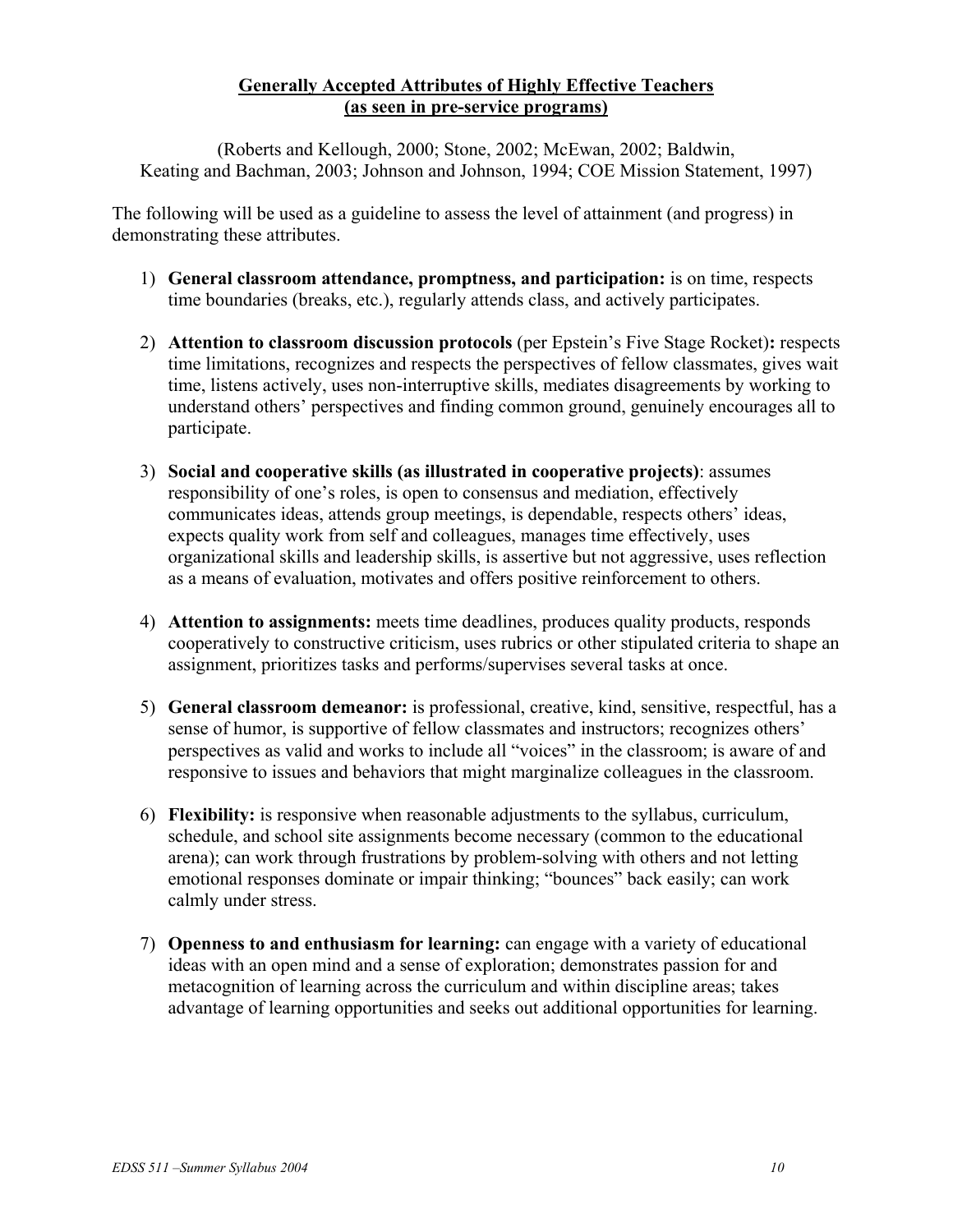| <b>Date</b>                                         | <b>Topic</b>                                                                                                                                                                                                                                                                                                 | <b>Reading Due This</b><br><b>Class</b>                                                                                                                                         | <b>Assignment Due This Class</b>                                                                                                                                                                                                                                                                                                                                                                                                                                                                 |
|-----------------------------------------------------|--------------------------------------------------------------------------------------------------------------------------------------------------------------------------------------------------------------------------------------------------------------------------------------------------------------|---------------------------------------------------------------------------------------------------------------------------------------------------------------------------------|--------------------------------------------------------------------------------------------------------------------------------------------------------------------------------------------------------------------------------------------------------------------------------------------------------------------------------------------------------------------------------------------------------------------------------------------------------------------------------------------------|
| Thur., 5/20<br>5:30-8:30<br>(Mullen<br>w/Keating)   | Orientation/team-<br>building (combined<br>w/530                                                                                                                                                                                                                                                             | None—although if<br>the Villa/Thousand<br>text was not read<br>during EDUC 350,<br>this would be a<br>good time to read it.                                                     | None<br>٠                                                                                                                                                                                                                                                                                                                                                                                                                                                                                        |
| Sat., 5/22<br>8:30-4:00<br>(Mullen w/<br>Keating)   | Orientation/team-<br>building (combined<br>w/530                                                                                                                                                                                                                                                             | Program handbook<br>٠<br>(downloaded from<br>COE home page)                                                                                                                     | Questions you want to ask about<br>$\blacklozenge$<br>the information in the program<br>handbook.                                                                                                                                                                                                                                                                                                                                                                                                |
| Thur., 6/3<br>5:30-8:30<br>(Mullen $&$<br>Mauerman) | Purpose, perceptions,<br>and philosophy of<br>teaching<br>Introduction to<br>WebCT                                                                                                                                                                                                                           | Course syllabus<br>$\bullet$<br>downloaded, read,<br>and printed (from<br>COE webpage or<br>WebCT)<br>Callahan: Mod. 1<br>٠<br>Bigelow: 4-5, 19-<br>22, 30-33 & 35-38,<br>50-55 | Be sure university computer<br>٠<br>account is activated.<br>Bring any syllabus questions you<br>٠<br>have to class<br>Reader response: As you are<br>٠<br>reading the introductory material<br>in Callahan and Bigelow, jot<br>down questions/issues you want<br>to discuss with others.<br>Note: find your previously<br>٠<br>written philosophy of teaching or<br>belief statements from EDUC<br>350 or equivalent. Keep in your<br>notebook until end of course.                             |
| Sat., 6/5<br>8:30-4:00<br>(Mullen &<br>Mauerman)    | Determine literature<br>circle groups and<br>reading plan<br>Democratic and<br>inclusive classrooms:<br>building an<br>environment to<br>nurture the circle of<br>courage and respect<br>adolescent<br>development<br>Professional ethics &<br>legal responsibilities<br>Introduction to<br>observations and | "The Circle of<br>٠<br>Courage" article<br>(posted on WebCT)<br>Choate: Ch. 1                                                                                                   | Identify your $1st$ , $2nd$ , $\&$ $3rd$<br>$\blacklozenge$<br>choice of books from the<br>"Choice" list to read on syllabus.<br>Bring your choices to class (not<br>the book yet).<br>Reader response: Reflective<br>٠<br>writing assignment for<br>"Courage" article—explained<br>via WebCT (Under<br>"Assignments").<br>Make margin notes in Choate,<br>٠<br>highlighting ideas you especially<br>want to remember.<br>Bring Choate, Callahan,<br>٠<br>Bigelow, and Borich books to<br>class. |

# **Tentative Calendar (Subject to Change)**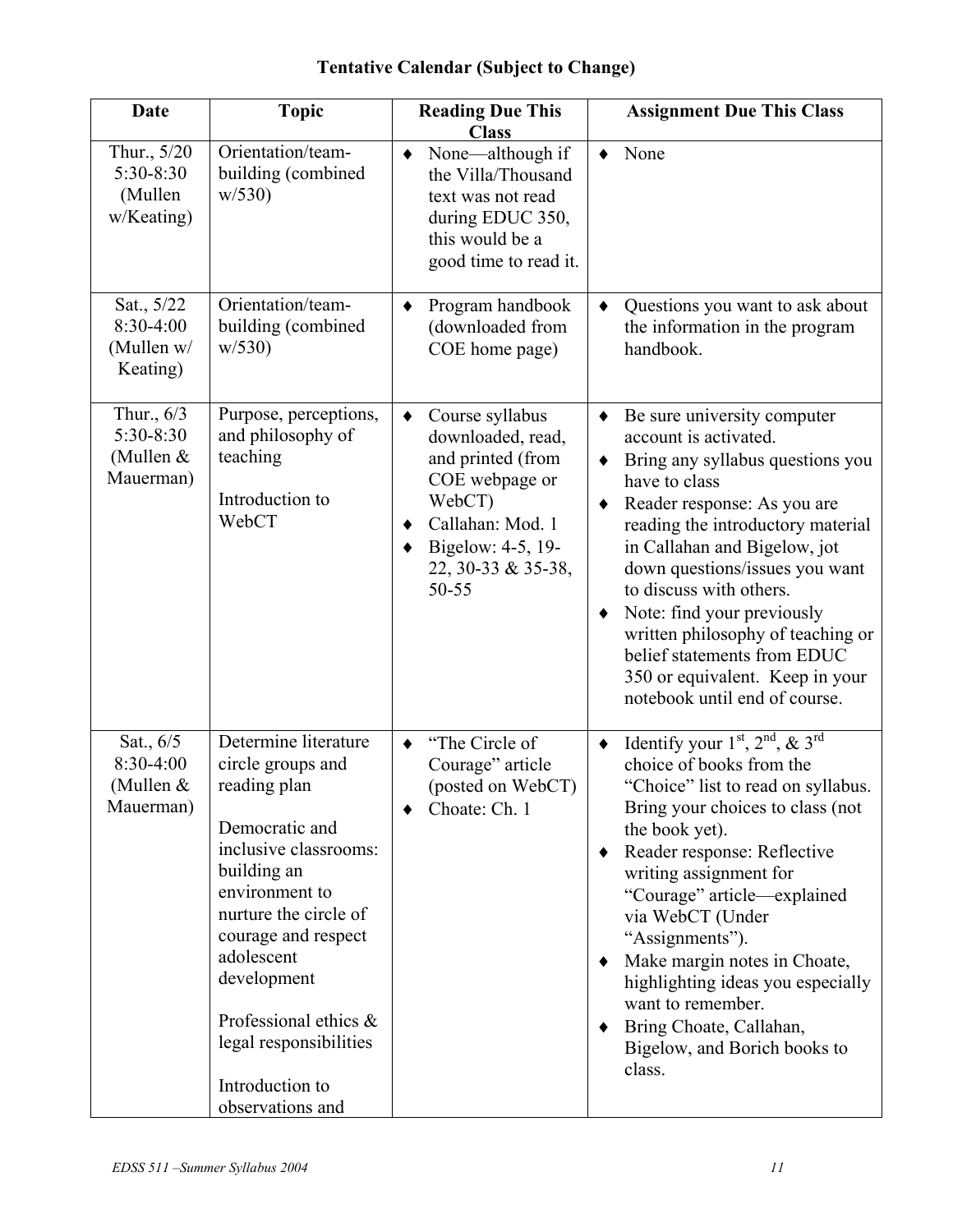| Tue., 7/20<br>$5:30-8:30$<br>(Mauerman) | analysis (modeling<br>using Borich Ch. 7:<br>"Looking for Lesson<br>Clarity'<br>The typical "atypical"<br>student<br><b>Special Education</b><br>Matrix: The 13<br>Handicapping<br>Conditions                                                                     | Choate: Ch. 2<br>٠<br>Villa/Thousand:<br>$Ch. 1$ and 3,<br>including the<br>"Voices" sections                                                                              | Reader response: Respond to<br>٠<br>this prompt: What are your fears<br>and concerns regarding teaching<br>any of the student populations<br>described in the Choate reading.<br>Be prepared to discuss and<br>brainstorm strategies.      |
|-----------------------------------------|-------------------------------------------------------------------------------------------------------------------------------------------------------------------------------------------------------------------------------------------------------------------|----------------------------------------------------------------------------------------------------------------------------------------------------------------------------|--------------------------------------------------------------------------------------------------------------------------------------------------------------------------------------------------------------------------------------------|
| Online Work<br>(Mauerman)               | Group special<br>education matrix<br>development<br>(equivalent to<br>approximately 3<br>hours of classroom<br>time)                                                                                                                                              | See sample<br>matrices<br>formatting on<br>WebCT under<br>"Resources"<br>Refer to and use<br>٠<br>WebCT and other<br>resources to gather<br>information for the<br>matrix. | Determine your method for<br>٠<br>communicating/meeting and<br>contribute to the development of<br>your group product (matrix).                                                                                                            |
| Sat., 7/24<br>$8:30-4:00$<br>(Mauerman) | Matrix work shared<br>& compiled<br>Debrief group<br>dynamics<br>SST introduction and<br>preparation, including<br>introduction to<br>Universal Design<br>Hand out Universal<br>Design article to be<br>used throughout the<br>course and returned<br>at the end. | Refer to Special<br>$\bullet$<br>Ed. Resources<br>section of WebCT                                                                                                         | Hard copy of the Special<br><b>Education Matrix (Bring enough</b><br>copies so each member of your<br>group will have a completed<br>matrix.); one product per group<br>turned in for evaluation.<br>Bring Choate book to refer to<br>Ch.3 |
| Tue., 7/27<br>5:30-8:30<br>(Mauerman)   | SST presentations                                                                                                                                                                                                                                                 |                                                                                                                                                                            | SST presentations TODAY!<br>Bring props as needed.<br><b>TaskStream RESPONSE TO</b><br>TPE # 6d by Saturday, $7/31$ .                                                                                                                      |
| Thur., 7/29<br>5:30-8:30<br>(Mullen)    | Learning and learning<br>theories                                                                                                                                                                                                                                 | Callahan: Mod. 2<br>٠                                                                                                                                                      | Reader response: Download the<br>٠<br>free trial version of Inspiration<br>software from<br>www.inspiration.com<br>Using this software, create a graphic                                                                                   |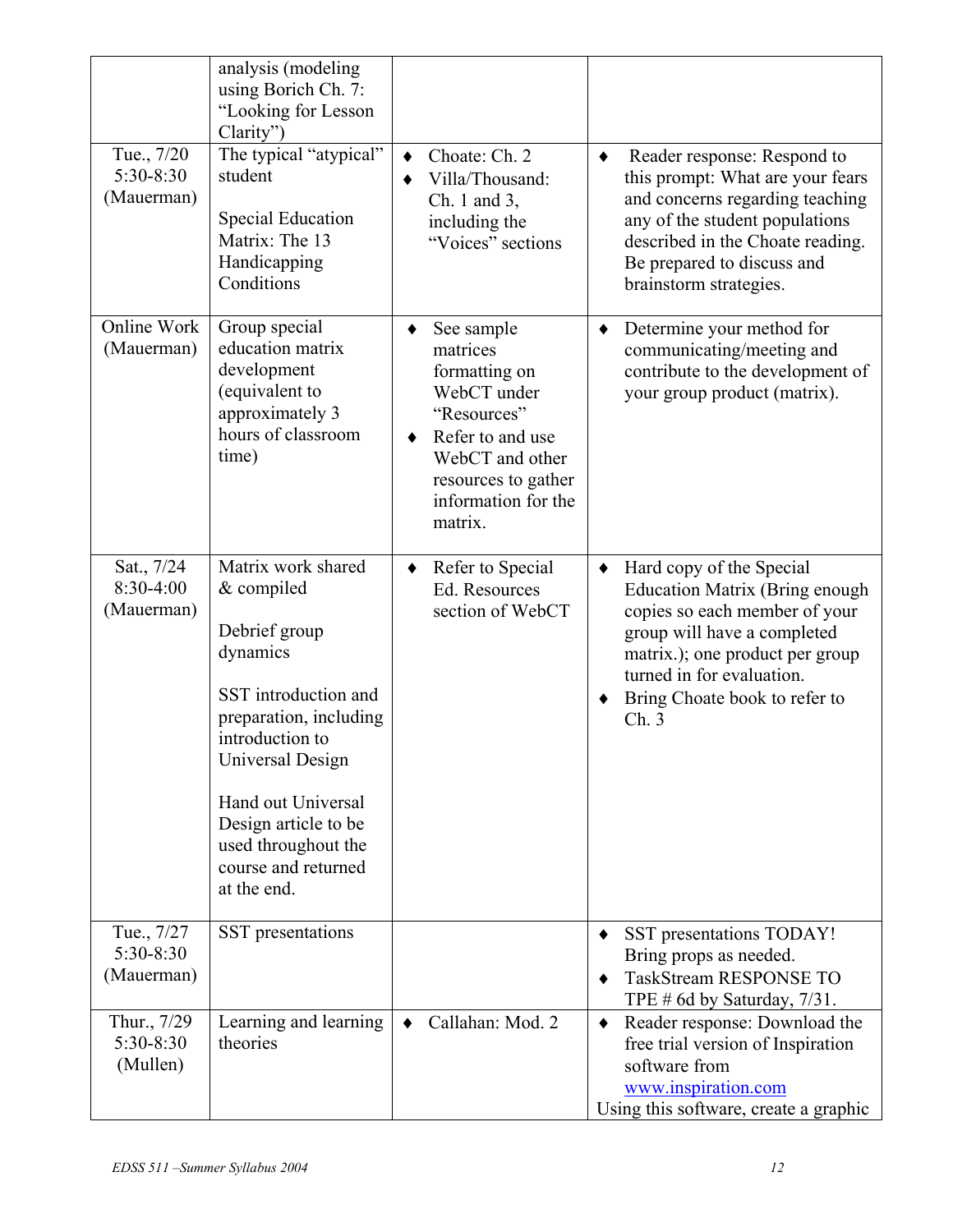| Sat., 7/31<br>8:30-4:00<br>(Mullen) | Choice book<br>literature circles<br>Learning and learning<br>theories                  | Choice book<br>٠<br>reading (per<br>group's reading<br>plan)<br>Bigelow: 126-128,<br>٠<br>134-135 AND 178-<br>181                                                                                                                                                                               | organizer that helps you to organize<br>the major ideas from module 2.<br>Print the organizer to bring to class.<br>If you do not have a computer at<br>home, make arrangements to<br>complete this assignment with a<br>partner who does have a computer or<br>use a computer lab on campus.<br>Remember: TaskStream<br>$\bullet$<br>RESPONSE TO TPE # 6d due<br>by Saturday, 7/31.<br>Reader response: Choice book<br>literature circle role (per group's<br>reading plan)<br>Reader response: Bigelow:<br>$\bullet$<br>Margin notes/annotations |
|-------------------------------------|-----------------------------------------------------------------------------------------|-------------------------------------------------------------------------------------------------------------------------------------------------------------------------------------------------------------------------------------------------------------------------------------------------|----------------------------------------------------------------------------------------------------------------------------------------------------------------------------------------------------------------------------------------------------------------------------------------------------------------------------------------------------------------------------------------------------------------------------------------------------------------------------------------------------------------------------------------------------|
| Tue., 8/3<br>5:30-8:30<br>(Mullen)  | Planning and<br>instructional<br>strategies: the big<br>picture down to<br>lesson plans | Callahan: Mods. 3<br>and 4 (except<br>"Curriculum<br>Integration" pages<br>$123 - 132$<br>Download, read,<br>and bring your<br>content area's<br>frameworks or<br>standards grades 6-<br>12 (available at<br>www.cde.ca.gov or<br>on TaskStream)<br>Reference to<br>universal design<br>article | Reader response: Consulting<br>$\blacklozenge$<br>with a teacher in your content<br>area, complete the planning<br>organizer available via WebCT<br>(This is a pre-established)<br>organizer designed to help you<br>gather pertinent information<br>about another teacher's<br>planning.)<br>Complete exercises 3.7, 3.9,<br>3.10, and 4.5 (questions 3, 6, 7,<br>8) as you read Callahan.                                                                                                                                                        |
| Thur., 8/5<br>5:30-8:30<br>(Mullen) | Planning and<br>instructional<br>strategies                                             | Borich: Ch. 8<br>٠<br>"Instructional<br>Variety" (should<br>have read this much<br>earlier in order to<br>complete your<br>observation report)<br>Callahan: Mods. 6<br>and $7$ (Mod. 8 is<br>also good to read<br>when you have<br>time)<br>Download, read,<br>and print the unit               | Observation report for<br>٠<br>instructional variety due.<br>Reader response: Callahan:<br>$\bullet$<br>Create a two-column list with<br>one column labeled "Student-<br>centered activities" and the other<br>labeled "Teacher-centered<br>activities." While you read,<br>make a list of strategies in each<br>column. Put a star next to those<br>you particularly want to use in<br>your planning because they are<br>especially effective in your<br>discipline. Put a ? next to those                                                        |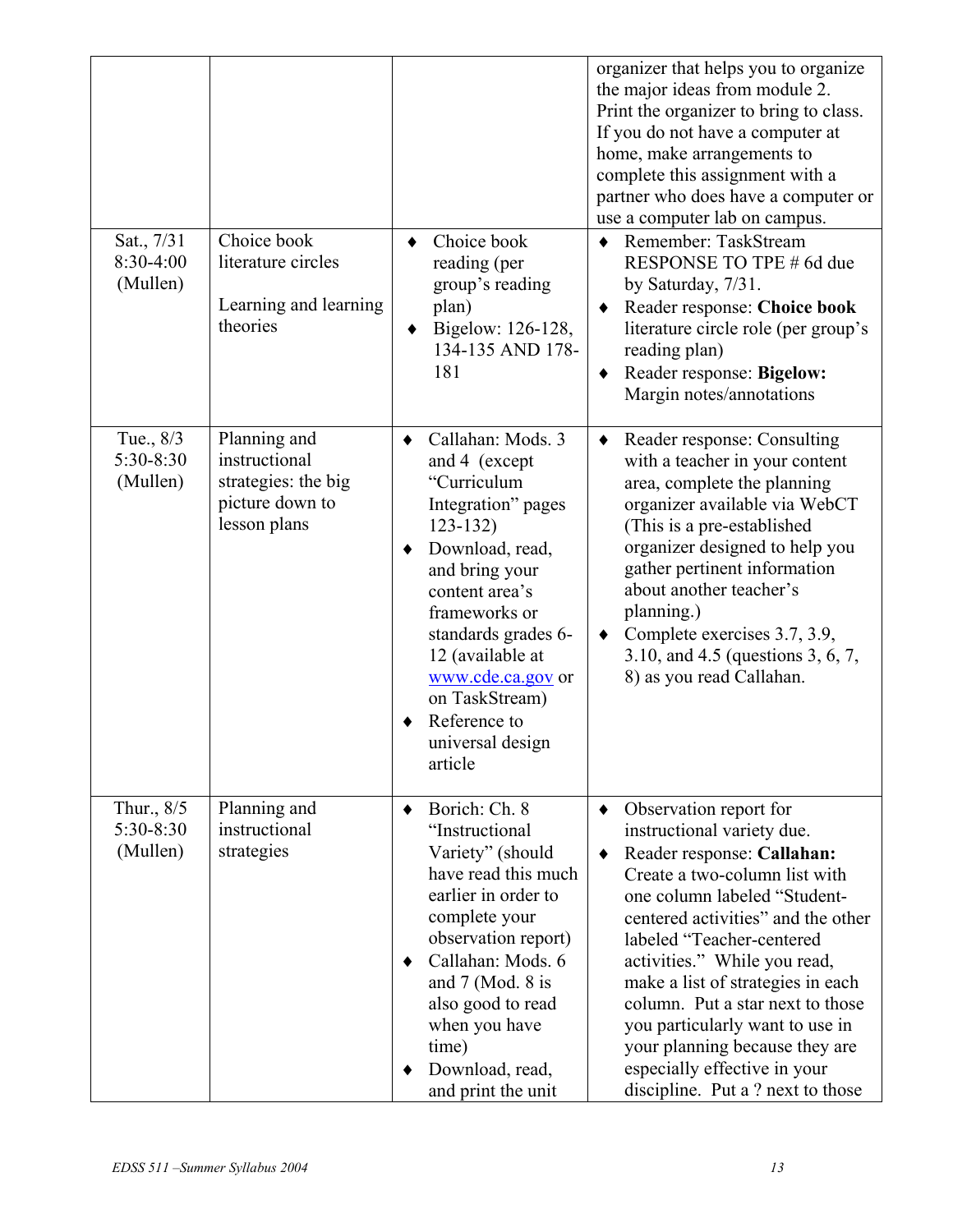|                                     |                                                                                                             | plan assignment<br>from WebCT                                                                                                                                               | strategies you want to discuss<br>with someone else for greater<br>clarity.<br>Complete exercises 6.2, 7.1<br>٠<br>(questions 1-8), and 7.2 as you<br>read Callahan.                                                                                                                                                                                                                                                                                                                                                                                                                                                                                                                    |
|-------------------------------------|-------------------------------------------------------------------------------------------------------------|-----------------------------------------------------------------------------------------------------------------------------------------------------------------------------|-----------------------------------------------------------------------------------------------------------------------------------------------------------------------------------------------------------------------------------------------------------------------------------------------------------------------------------------------------------------------------------------------------------------------------------------------------------------------------------------------------------------------------------------------------------------------------------------------------------------------------------------------------------------------------------------|
| Sat., 8/7<br>8:30-4:00<br>(Mullen)  | Choice book<br>literature circles<br>Planning and<br>instructional<br>strategies-building<br>your unit plan | Choice book<br>reading (per<br>group's reading<br>plan)<br>Callahan: Mod. 9<br>٠<br>Review sample<br>٠<br>student unit plans<br>on WebCT                                    | Reader response: Choice book<br>$\blacklozenge$<br>literature circle role (per group's<br>reading plan)<br>Reader response: Callahan:<br>٠<br>Choose one objective from your<br>unit plan and identify one<br>"traditional" form of assessment<br>and one "authentic" form of<br>assessment that you might use to<br>assess the objective. Identify the<br>limits and/or the benefits of each<br>assessment option.<br>Bring all your unit planning<br>ideas, notes, and resources to<br>class to use as reference,<br>including your Callahan book.<br>We'll be spending time in the<br>٠<br>computer lab for people who<br>want to work right on the<br>TaskStream planning template. |
| Tues, 8/10<br>5:30-8:30<br>(Mullen) | Planning and<br>differentiating<br>instruction re-visited                                                   | Bigelow: Choose<br>any two articles<br>from pages $68-124$<br>Tomlinson:<br>Introduction, Part I,<br>Part II, and one<br>chapter $(1-6)$<br>related to your<br>content area | Reader response: Bigelow:<br>٠<br>Reflective response to the two<br>articles describing implications<br>for your own teaching—what do<br>these articles offer you or make<br>you consider, and why is that<br>important?<br>Reader response: Tomlinson:<br>٠<br>Respond to this prompt: As you<br>are reviewing how to<br>differentiate instruction, what are<br>the implications for your<br>developing unit plan? How will<br>it affect your plan?<br>CONTINUE WORKING ON<br>YOUR UNIT PLAN!                                                                                                                                                                                          |